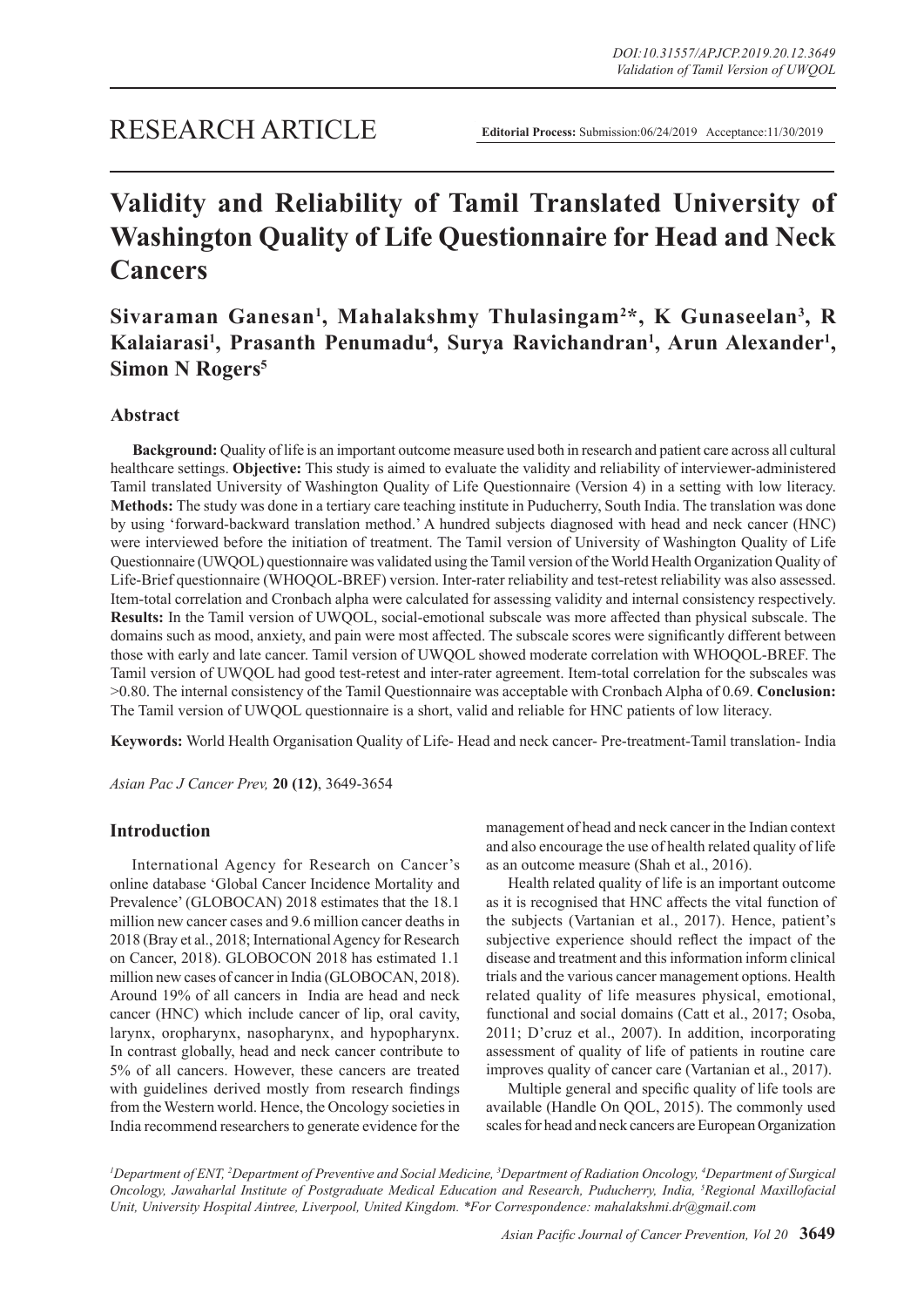#### *Sivaraman Ganesan et al*

for Research and Treatment of Cancer's Quality of Life Questionnaire, the Functional Assessment of Cancer Therapy scale and the University of Washington Quality of Life questionnaire (UWQOL) (D'cruz et al., 2007). Many of these scales are lengthy and time-consuming to administer especially when used among subjects with low literacy. A scale has also been developed in Indian context considering the socio-cultural and linguistic factors that influence quality of life of cancer patients, however it is not specific to HNC (Vidhubala et al., 2005). The UWQOLv4 is brief with 12 questions (Rogers et al., 2002) and has been validated in India in Hindi and Marathi. It is used by many centers to measure the Health Related Quality of Life (HRQOL) in HNC as it is concise, practical and well validated (Handle On QOL, 2015; Hassan and Weymuller, 1993). A systematic review also identified that UWQOL better measures the impact of appearance issues in patients with HNC (Djan and Penington, 2013)). We translated UWQOL into the Tamil language. Globally, Tamil is spoken by 77 million people and is the official language of Tamil Nadu (India), Singapore and Sri Lanka (Top 30 Language Spoken in the World by Number of Speakers, 2004). In India, Tamil is the spoken language in Tamil Nadu, a South Indian State and Puducherry, a Union Territory of India. According to 2011 census of India, Tamil is the mother tongue of around 6% of Indians and is the fifth common mother tongue (Office of the Registrar General of India, 2018).

This study aims to evaluate the validity and reliability of interviewer-administered Tamil translated version of the UW-QOL (Version 4) in a setting with low literacy. The tool was validated using the World Health Organization Quality of Life Questionnaire BREF (WHOQOL-BREF) version (WHOQOL-BREF, 1996). WHOQOL-BREF was selected as validated Tamil version of the questionnaire was available and is widely used in many situations.

## **Materials and Methods**

#### *Study setting*

The study was undertaken in a tertiary care teaching institute in Puducherry, South India. The hospital has 1,840 beds with about 7,230 patients receiving health care from the institute in a day. Most services are free of cost and are mostly availed by people of low socio-economic status. The hospital based cancer registry functioning at Regional Cancer Centre of the Institute registers on an average of 49 patients with head and neck cancer per month from Regional Cancer Centre attached to the institute. It includes malignancy of oral cavity, pharynx, and larynx (Regional Cancer centre, JIPMER, 2018).

### *UWQOL Questionnaire*

University of Washington Quality of Life Questionnaire version 4 measures health-related quality of life of patients with head and neck cancer. There are 12 domains: pain, appearance, activity, recreation, swallowing, chewing, speech, shoulder function, taste, saliva, mood, and anxiety. Each domain has one question, and the patient responses are scaled from 0 (worst) to 100 (best). It has two sub-scales physical and social function (Rogers and

#### Lowe, 2010).

#### *Translation process*

The English version of UWQOL was translated to Tamil by 'forward-backward translation method.' The English version was translated to Tamil version by a bilingual person who was Tamil literature teacher. He was briefed about the purpose of the questionnaire. The translated questionnaire was reviewed by two bilingual persons – one ENT doctor and one social worker. They reviewed the Tamil version in view of the English version. They examined and edited the questionnaire for clarity, cultural acceptability, commonly used language by subjects. The edited Tamil questionnaire was back-translated to English by a nurse who was proficient in English. The English and Tamil versions were reviewed and edited by two ENT doctors, a social worker and a public health specialist for conceptual equivalence with the English version. The final Tamil questionnaire was interviewer administered to five patients. Their comprehension of the terms was assessed and was found good. This final questionnaire was used for further data collection.

#### *Study Population*

Patients more than 18 years of age, with Tamil as their mother tongue, diagnosed with head and neck cancer seeking care from the tumour clinic conducted by Department of Ear, Nose, and Throat were included in the study. Subjects were enrolled in the study before the initiation of chemotherapy or radiotherapy or surgical treatment for cancer. Patients who were critically ill requiring emergency care were excluded from the study. It is noted that validity measures of rating scales are stable at sample size more than 80 (Hobart et al., 2012). Hence in this study, we included a sample size of 100 subjects.

#### *Procedure*

The enrolled subjects were interviewed using a questionnaire. Privacy was maintained during the interview. The questionnaire included questions on socio-demographic profile of the patient, Tamil version of UW-QOL questionnaire and World Health Organization Quality of Life questionnaire BREF Tamil version (WHOQOL-BREF). Details on disease and treatment were collected from the hospital records. American Joint Committee of Cancer staging was followed in the institute to stage cancers. The interview was done by two trained interviewers. Construct validity was assessed by comparing UW-QOL scores with that of WHOQOL-BREF Tamil version. WHOQOL-BREF was chosen as it was validated in a similar culture setting. WHOQOL-BREF has 26 questions. WHOQOL has four domains namely physical health, psychological, social relationships and environment (WHOQOL-BREF, 1996). Subjects were interviewed using the UWQOL thrice to assess test-retest reliability and inter-rater reliability. The first interview was done by interviewer-1 at enrolment, the second interview was done six hours later by interviewer-2 and the third one was done the next day by interviewer-1. To measure test-retest reliability, one-day interval was chosen so that subjects forget the responses they had given, without any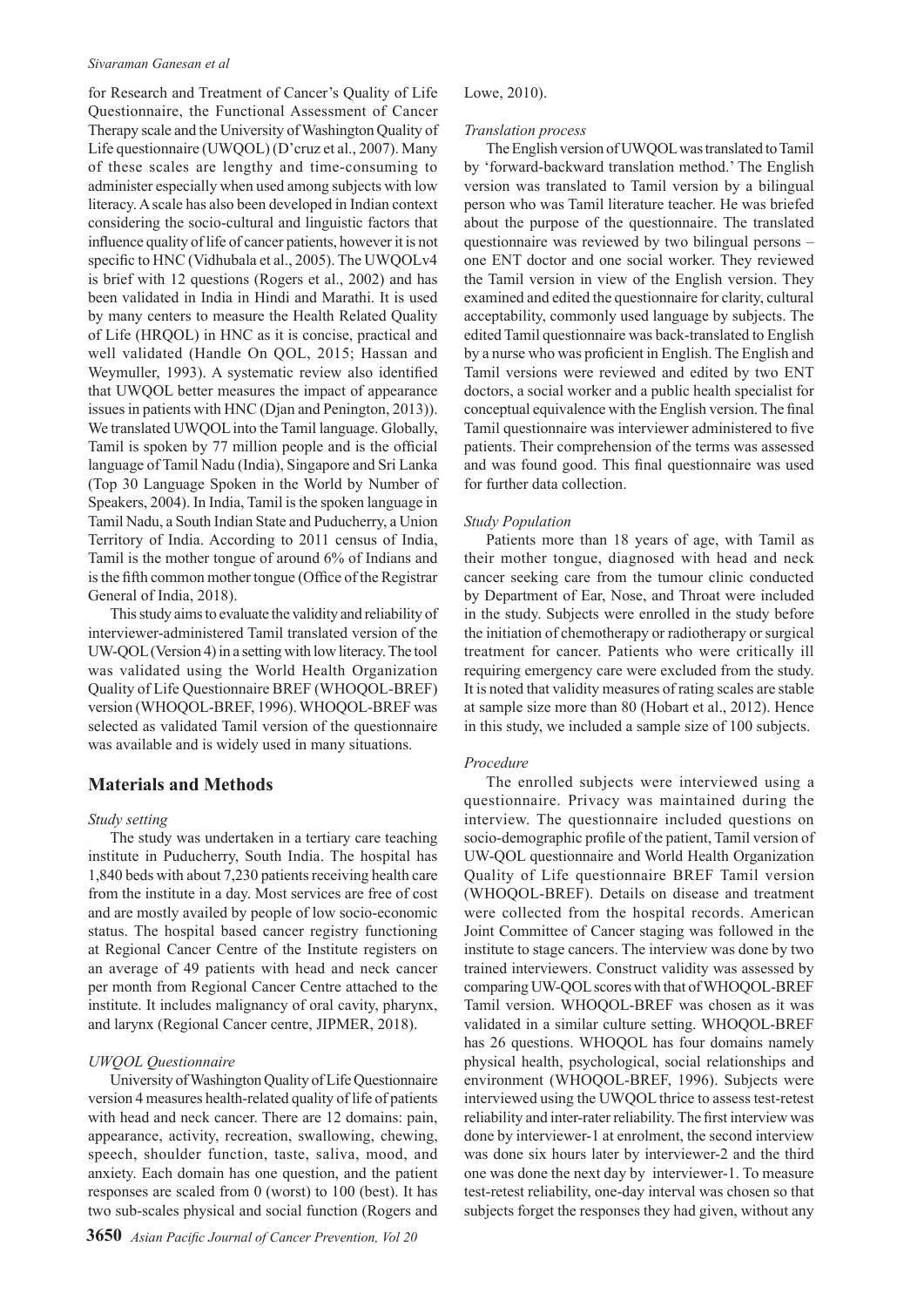clinically meaningful change in the QOL.

#### *Statistics*

Data was entered and analyzed in EpiData database (EpiData Association, 2004) and analyzed using EpiData analysis software (EpiData Association, 2004). Sociodemographic and clinical characteristics were summarised as frequency and proportions. The scores of UWQOL was analyzed as per the guidelines provided with the scale (Lowe and Rogers, 2012). Median scores along with 95% confidence interval (95% CI) of the individual items, subscale are reported. Discriminant Validity was assessed by comparing the score of subjects having an early stage with those having late stages of cancer using Mann-Whitney's test of significance. Construct validity was assessed by comparing UW-QOL scale scores and WHOQOL-BREF scores by Spearman's correlation. The physical subscale of UWQOL was correlated with the physical domain of WHOQOL- BREF. The socio-emotional subscale of UWQOL was correlated with the psychological domain of WHOQOL-BREF. Inter-rater reliability and test-retest reliability was assessed using Kappa statistics along with 95% confidence interval. Weighted kappa was also calculated using linear weights. Kappa statistics was calculated using GraphPad online tool (GraphPad, 2019). The linear weights were derived using the formula,  $w_i=1-i/(k-1)$ , wi indicates the weight for the items for whom the rater differ by i categories and k indicates total number of categories. Based on kappa statistics the strength of agreement was categorised as poor  $($ <br/>0.20), fair (0.21-0.40), moderate (0.41-0.60), good (0.61-0.80), very good (0.81-1.00). Internal consistency of the scale was assessed by (i) item-total correlation and (ii) Cronbach alpha. The p-value <0.05 was considered as statistically significant.

#### *Ethical consideration*

The study was approved by the Institute Scientific Advisory Committee and Ethics Committee of JIPMER. Subjects were interviewed after obtaining written informed consent from them.

## **Results**

## *Socio-demographic and clinical characteristics of study participants*

A total of 100 subjects with head and neck cancer were recruited for the study. The mean age of the subjects was 57 years (SD:10.7). The majority were males (72%), 49% were illiterate and did not receive any formal education. Around 50% of them used tobacco or alcohol for more than a month (Table 1). The major site of malignancy was oral cavity (54%), 81% were in stage III or IV, and 53% had well-differentiated squamous cell cancer (Table 1).

#### *Domain, subscale and total score of UWQOL*

Table 2 presents the median (IQR) of the domains, subscales and total score of the UWQOL. Mood, anxiety, and pain are the most affected domains. The least affected domains are saliva, taste, speech and shoulder.

| Table<br>Socio-demographic<br>1.<br>Characteristics of Study Participants | and       | Clinical    |  |
|---------------------------------------------------------------------------|-----------|-------------|--|
| Characteristics                                                           | Frequency |             |  |
| Total                                                                     | 100       |             |  |
| Age in years, mean (SD)                                                   |           | 57.2 (10.7) |  |
| Gender                                                                    |           |             |  |
| Male                                                                      |           | 72          |  |
| Female                                                                    | 28        |             |  |
| Education                                                                 |           |             |  |
| Illiterate                                                                |           | 49          |  |
| 1-10 years of formal education                                            | 36        |             |  |
| $> 10$ years of formal education                                          |           | 15          |  |
| Ever tobacco smokers <sup>a</sup>                                         | 57        |             |  |
| Ever users of smokeless tobacco <sup>a</sup>                              | 43        |             |  |
| Ever alcohol users <sup>a</sup>                                           |           | 58          |  |
| Primary site of malignancy                                                |           |             |  |
| Oral cavity                                                               |           | 54          |  |
| Oro Pharynx                                                               |           | 12          |  |
| Laryngo pharynx                                                           |           | 34          |  |
| Histopathology of malignancy                                              |           |             |  |
| Well differentiated SCC                                                   |           | 53          |  |
| Moderately differentiated SCC                                             | 31        |             |  |
| Poorly differentiated SCC                                                 | 5         |             |  |
| Not recorded                                                              |           | 11          |  |
| Cancer stage                                                              |           |             |  |
| I                                                                         |           | 6           |  |
| П                                                                         |           | 13          |  |
| Ш                                                                         |           | 24          |  |
| IV                                                                        |           | 57          |  |

a Ever users, Use of tobacco/alcohol for more than one month including current users; SCC, Squamous Cell Cancer

Social-emotional function subscale is more affected than the physical functions. In the general questions of UWQOL, 55 and 29 subjects rated poor/very poor for their health-related quality of life and overall quality of life respectively.

#### *Validity measures*

The Tamil version of UWQOL was compared with the scores obtained by the subjects in the Tamil version of WHOQOL-BREF. The UWQOL total score had significant positive correlation with WHOQOL total score (r=0.6). Moderate correlation was also observed in the subscales of physical ( $r=0.49$ ) and psychological ( $r=0.56$ ) subscale of WHOQOL. Discriminant validity was assessed by comparing the scores between those with early and late stage of cancer. Subjects with advanced cancer stage obtained a significantly worse scores in the physical and social-emotional subscales. Those with advanced cancer stage scored lower in most of the domains, especially pain, activity, swallowing and chewing (Table 2).

#### *Reliability measures*

The results of test-retest and inter-rater agreement of the questionnaire using Kappa Statistics is given in Table 3.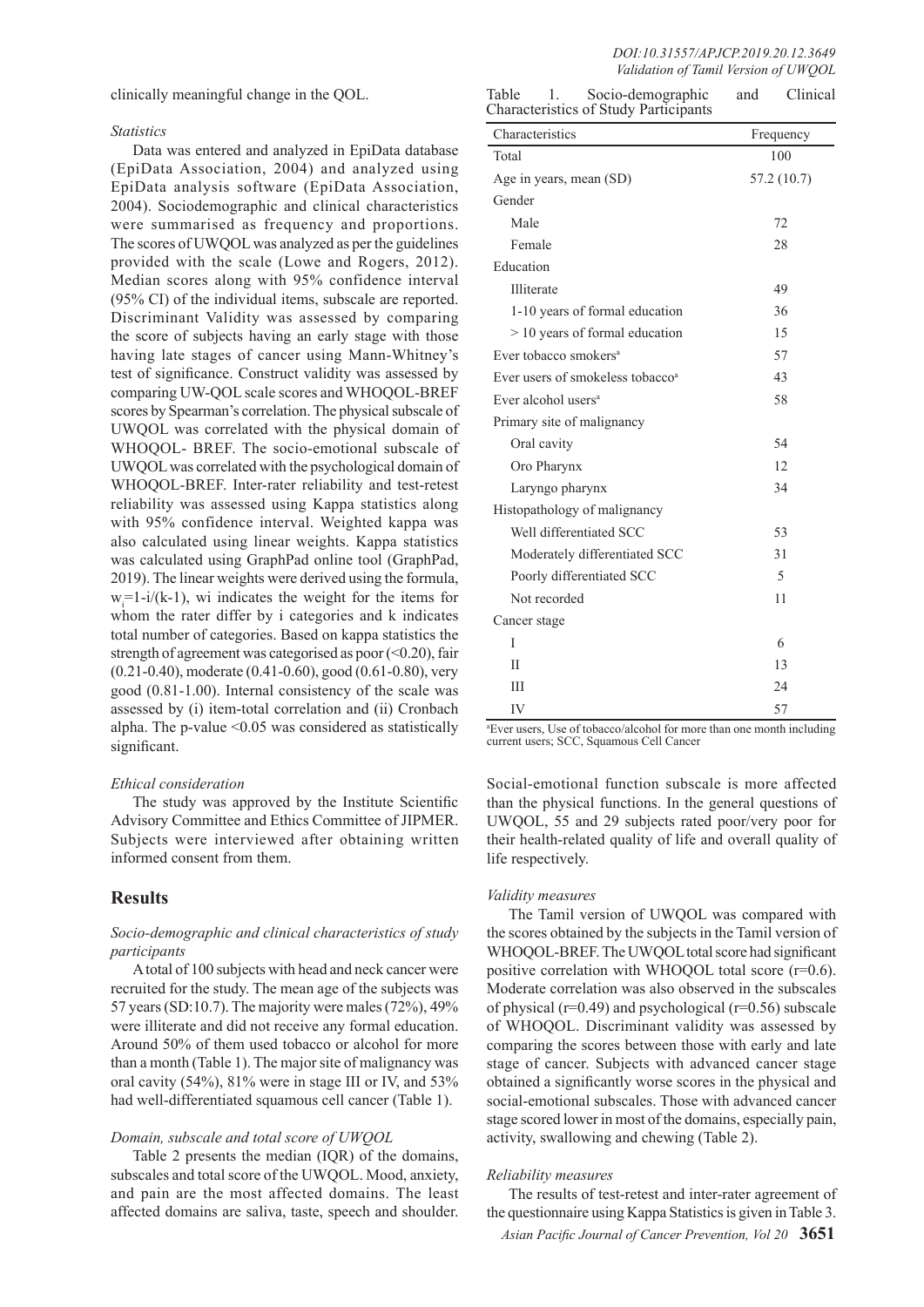|  |  |  |  |  |  |  |  |  | Table 2. Tamil Version of UWQOL Scores Obtained by the Study Participants, n=100 |  |
|--|--|--|--|--|--|--|--|--|----------------------------------------------------------------------------------|--|
|--|--|--|--|--|--|--|--|--|----------------------------------------------------------------------------------|--|

| Variables                     | All subjects   | Early Cancer stage, $n=19^{\circ}$ | Late cancer stage, n=81° Item Total Correlation <sup>d</sup> |      |
|-------------------------------|----------------|------------------------------------|--------------------------------------------------------------|------|
|                               | Median (IQR)   | Median (IQR)                       | Median (IQR)                                                 |      |
| Items                         |                |                                    |                                                              |      |
| Pain                          | $50(50-69)$    | $50(50-100)*$                      | $50(50-50)*$                                                 | 0.46 |
| Appearance                    | $75(75-100)$   | $75(75-100)*$                      | $75(75-75)*$                                                 | 0.43 |
| Activity                      | $75(0-100)$    | $100(75-100)*$                     | $50(0-100)*$                                                 | 0.75 |
| Recreation                    | $75(50-100)$   | $75(50-100)*$                      | $75(50-100)*$                                                | 0.59 |
| Swallowing                    | $70(30-100)$   | $100(70-100)*$                     | $70(30-100)*$                                                | 0.58 |
| Chewing                       | $75(0-100)$    | $100(100-100)*$                    | $50(0-100)*$                                                 | 0.51 |
| Speech                        | $100(30-100)$  | $100(100-100)*$                    | $100(30-100)*$                                               | 0.50 |
| Shoulder                      | $100(30-100)$  | $100(70-100)*$                     | $100(30-100)*$                                               | 0.38 |
| Taste                         | $100(100-100)$ | $100(100-100)*$                    | $100(100-100)*$                                              | 0.30 |
| Saliva                        | $100(100-100)$ | $100(100-100)*$                    | $100(100-100)*$                                              | 0.15 |
| Mood                          | $25(25-50)$    | $50(25-75)*$                       | $25(25-50)*$                                                 | 0.51 |
| Anxiety                       | $30(30-70)$    | $30(30-70)*$                       | $30(30-70)*$                                                 | 0.42 |
| Subscales                     |                |                                    |                                                              |      |
| Physical <sup>a</sup>         | $75(63-91)$    | $84(72-96)$ *                      | $72(62-88)*$                                                 | 0.84 |
| Social-emotional <sup>b</sup> | 56 (40-68)     | 68 (55-74)*                        | $51(38-68)*$                                                 | 0.86 |

"Physical function subscale includes items on chewing, swallowing, speech, taste, saliva, appearance; "Social-Emotional function subscale includes<br>items on anxiety, mood, pain, activity, recreation, shoulder function; "ear

| Items <sup>a</sup> | <b>Test-Retest</b> |                     |                             | Inter-Rater |                     |                             |  |
|--------------------|--------------------|---------------------|-----------------------------|-------------|---------------------|-----------------------------|--|
|                    | Kappa              | $(95\% \text{ CI})$ | Weighted Kappa <sup>b</sup> | Kappa       | $(95\% \text{ CI})$ | Weighted Kappa <sup>b</sup> |  |
| Pain               | 0.56               | $(0.42 - 0.69)$     | 0.55                        | 0.62        | $(0.49 - 0.76)$     | 0.68                        |  |
| Appearance         | 0.76               | $(0.65 - 0.88)$     | 0.77                        | 0.62        | $(0.49 - 0.75)$     | 0.63                        |  |
| Activity           | 0.77               | $(0.68 - 0.87)$     | 0.83                        | 0.65        | $(0.54 - 0.76)$     | 0.77                        |  |
| Recreation         | 0.68               | $(0.56 - 0.81)$     | 0.68                        | 0.62        | $(0.49 - 0.75)$     | 0.64                        |  |
| Swallowing         | 0.67               | $(0.56 - 0.79)$     | 0.76                        | 0.66        | $(0.54 - 0.78)$     | 0.72                        |  |
| Chewing            | 0.77               | $(0.66 - 0.88)$     | 0.84                        | 0.64        | $(0.52 - 0.77)$     | 0.69                        |  |
| Speech             | 0.79               | $(0.68 - 0.90)$     | 0.82                        | 0.66        | $(0.53 - 0.79)$     | 0.76                        |  |
| Shoulder           | 0.79               | $(0.69 - 0.91)$     | 0.81                        | 0.69        | $(0.56 - 0.82)$     | 0.73                        |  |
| Taste              | 0.53               | $(0.33 - 0.74)$     | 0.54                        | 0.68        | $(0.50 - 0.86)$     | 0.67                        |  |
| Mood               | 0.69               | $(0.56 - 0.80)$     | 0.70                        | 0.44        | $(0.31 - 0.58)$     | 0.45                        |  |
| Anxiety            | 0.60               | $(0.45 - 0.76)$     | 0.62                        | 0.36        | $(0.21 - 0.52)$     | 0.44                        |  |

Table 3. Reliability Measures of Tamil Version of UWQOL, n=100

a Kappa was not calculated for the item saliva as 99 subjects out of 100 included in the study did not have symptoms related to salivation as the subjects were recruited before initiation of treatment. <sup>b</sup>Weighted Kappa was calculated using the linear weights.

For one-day interval test-retest reliability, almost all items in the Tamil version of UWQOL had good agreement (kappa  $=0.61$  to 0.80). Pain and taste had moderate agreement. With regards to inter-rater agreement all items except mood and anxiety had good agreement.

### *Internal Consistency*

Item to total score correlation of the domains ranged from 0.15 to 0.75. The subscale to total score correlations were high. Tamil version of UWQOL scale has acceptable internal consistency.

## **Discussion**

The study comprised 100 subjects with HNC prior to

the treatment. Majority of the participants were males, similar to the epidemiology of head and neck cancer in India. In India the age standardized incidence head and neck cancers are around three times higher in males (International Agency for Research on Cancer, 2018). Measuring pre-treatment HRQOL is essential as this can be used to monitor change over time. In the UWQOL, social-emotional subscale was more affected in particular the domains of mood, anxiety and pain. The subscale scores were significantly different between those with early and late cancer. Tamil version of UWQOL showed moderate correlation with WHOQOL-BREF. The Tamil version of UWQOL had good test-retest reliability, inter-rater reliability, item-total correlation, and acceptable Cronbach Alpha.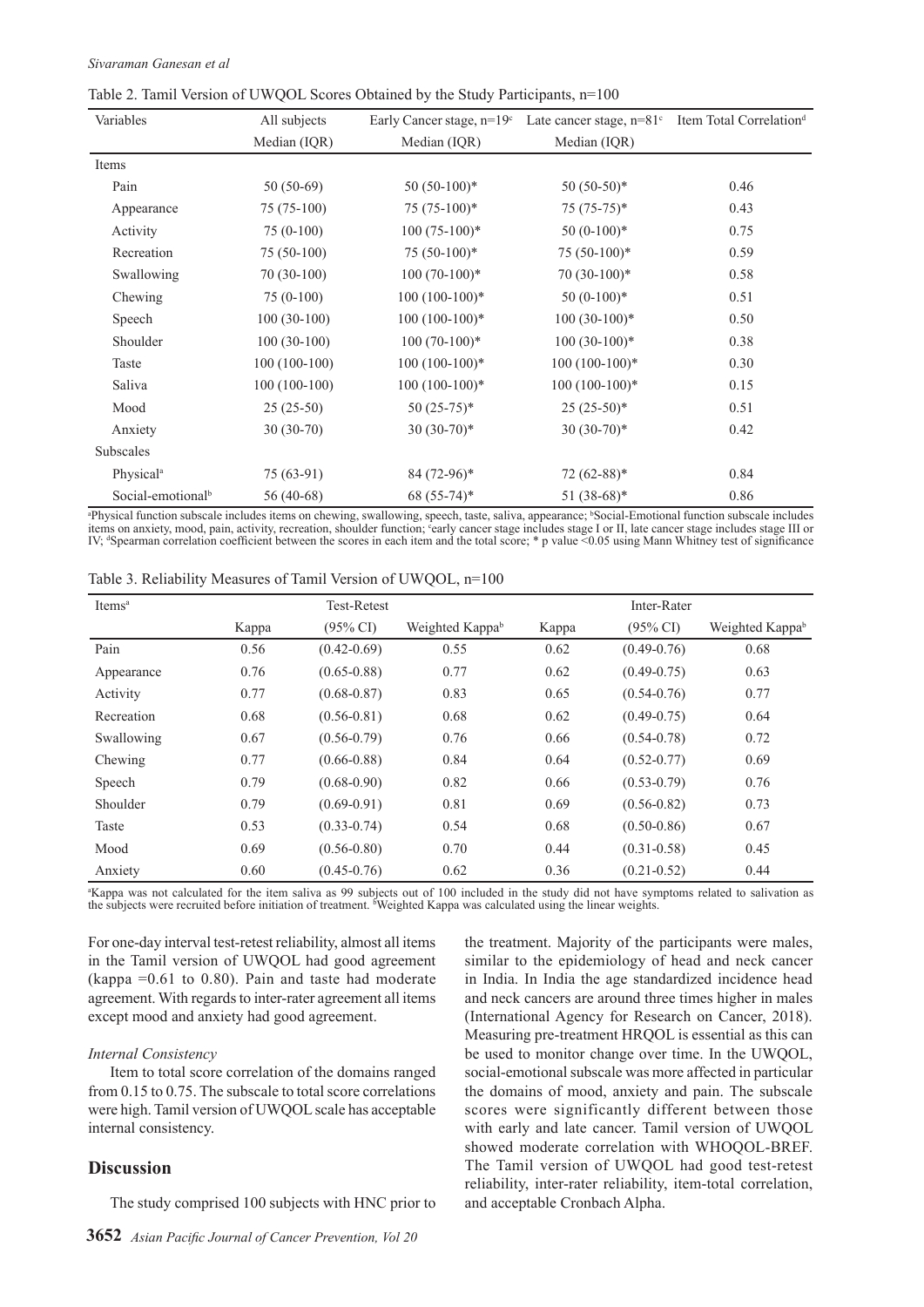Head and Neck cancer and its treatment impact multiple spheres of a person's life (Taylor et al., 2004; Vartanian et al., 2006). Hence, recently the HRQOL assessment is recommended in cancer-related researches (Hassan and Weymuller, 1993; José Guilherme Vartanian et al., 2004; Murphy, 2009; Rogers and Barber, 2017; Vartanian et al., 2017) and in patient care setting (Rogers et al., 2002). The study participants had low literacy and were from lower socio-economic status. In subjects with low literacy, the questionnaire needs to be administered by an interviewer or should be assisted by technology (Hahn and Cella, 2003). Interviews are feasible when the questionnaire is quick, straightforward to use and suitable for a busy clinical setting. UWQOL has these characteristics, hence more practical and cost-effective (Nazar et al., 2013; Rogers et al., 2002). Thereby, it suits quality of life assessment in low literate population. The UWQOL has been translated and validated in various languages (Merseyside Regional Head and Neck Cancer, 2019) in Hindi, Marathi (D'cruz et al., 2007), Brazilian (Andrade et al., 2012), Brazilian-Portuguese (Jose Guilherme Vartanian et al., 2006), Chinese (Lee et al., 2017), Spanish (Nazar et al., 2013), Greek (Linardoutsos et al., 2014), Turkish (Şenkal et al., 2012). In this project, we translated and validated UWQOL in the Tamil language. Since the questionnaire was validated in low literate population, the questionnaire was interviewer administered, and we measured inter-rater reliability.

For assessing construct validity, we compared the UWQOL score with WHOQOL-BREF. There was a moderate correlation between the two scores. Similar, observations were noted in others studies which used general questionnaire instead of disease-specific questionnaire (Vartanian et al., 2006; Nazar et al., 2013; Şenkal et al., 2012). The total score on UWQOL was significantly different between the early and late stage of cancer. Similar results were noted by other studies (Lee et al., 2017; Linardoutsos et al., 2014; Nazar et al., 2013; Şenkal et al., 2012). The overall mean score observed in the study was lower than that observed in other studies (Adnane et al., 2016; Jose Guilherme Vartanian et al., 2006; Lee et al., 2017; Linardoutsos et al., 2014; Nazar et al., 2013; Sakthivel et al., 2017; Şenkal et al., 2012). The subjects were interviewed before initiation of treatment. It could also be attributed to a high percentage (81%) of our subjects were in the late stages of cancer. This distribution mimics the cancer epidemiology in India where 60-80% present at the late stage of the disease (Kulkarni, 2013).

The Tamil version of UWQOL was also stable with good test-retest reliability as noted by other versions (Lee et al., 2017; Şenkal et al., 2012). The internal consistency assessed by Cronbach's α coefficient was acceptable (0.7); similarly, item-total correlation was good as noted in other studies (D'cruz et al., 2007; Jose Guilherme Vartanian et al., 2006; Şenkal et al., 2012). The English (Rogers et al., 2002) and the Greek (Linardoutsos et al., 2014) versions of the questionnaires had higher internal consistency.

The study was restricted to pre-treatment patients, and further studies on post-treatment and longitudinal

follow-up evaluating outcome are required. Adequate sample size, testing of questionnaire in a low literate group, calculation of inter-rater reliability and comparison with WHOQOL-BREF which is well validated in Tamil were the strengths of the study. The Tamil version of UWQOL questionnaire was valid and reliable when administered by interviewer among patient with low literacy.

## **Acknowledgements**

The study was done as a faculty project and was approved by JIPMER Scientific Advisory Committee and JIPMER Institute Ethics Committee (JIP/IEC/2016/1013). We thank the Medical Superintendent of JIPMER for permitting us to conduct the study. The study was presented in two national conferences.

*Funding Statement*

No external funding obtained

*Conflict of interest* None declared

## **References**

- Adnane C, Oubahmane T, Adouly T, et al (2016). Cross-cultural and moroccan validation of the university of Washington quality of life questionnaire for patients with head and neck cancer. *Ann Otol Rhinol Laryngol*, **125**, 151-9.
- Andrade FP, de Biazevic MGH, Toporcov TN, et al (2012). Validade discriminante do questionário de qualidade de vida da Universidade de Washington no contexto brasileiro. *Rev Bras Epidemiol*, **15**, 781–9.
- Bray F, Ferlay J, Soerjomataram I, et al (2018). Global cancer statistics 2018: GLOBOCAN estimates of incidence and mortality worldwide for 36 cancers in 185 countries. *CA Cancer J Clin*, **68**, 394–424.
- Catt S, Starkings R, Shilling V, Fallowfield L (2017). Patient-reported outcome measures of the impact of cancer on patients' everyday lives: a systematic review. *J Cancer Surviv ResPract*, **11**, 211–32.
- D'cruz AK, Yueh B, Das AK, et al (2007). Validation of the University of Washington quality of life questionnaires for head and neck cancer patients in India. *Indian J Cancer*, **44**, 147–54.
- Djan R, Penington A (2013). A systematic review of questionnaires to measure the impact of appearance on quality of life for head and neck cancer patients. *J Plast Reconstr Aesthet Surg*, **66**, 647-59.
- EpiData Association EpiData Analysis Version 2.2. (2004). Odense, Denmark, Europe.
- EpiData Association EpiData Entry Version 3.1. (2004). Odense, Denmark, Europe.
- GLOBOCAN 2018: India factsheet India Against Cancer (2018) Available at: http://cancerindia.org.in/globocan-2018-india-factsheet/ [Accessed 19 Mar. 2019].
- GraphPad. QuickCalcs: Quantify interrater agreement with kappa Available at: https://www.graphpad.com/quickcalcs/ kappa1/[Accessed 13 May 2019].
- Hahn EA, Cella D (2003). Health outcomes assessment in vulnerable populations: Measurement challenges and recommendations. *Arch Phys Med Rehab*, **84**, 35–42.
- Handle On QOL About Handle on QOL (2015). Available at: http://www.handle-on-qol.com/About.aspx [Accessed 28 May 2019].

*Asian Pacific Journal of Cancer Prevention, Vol 20* **3653**